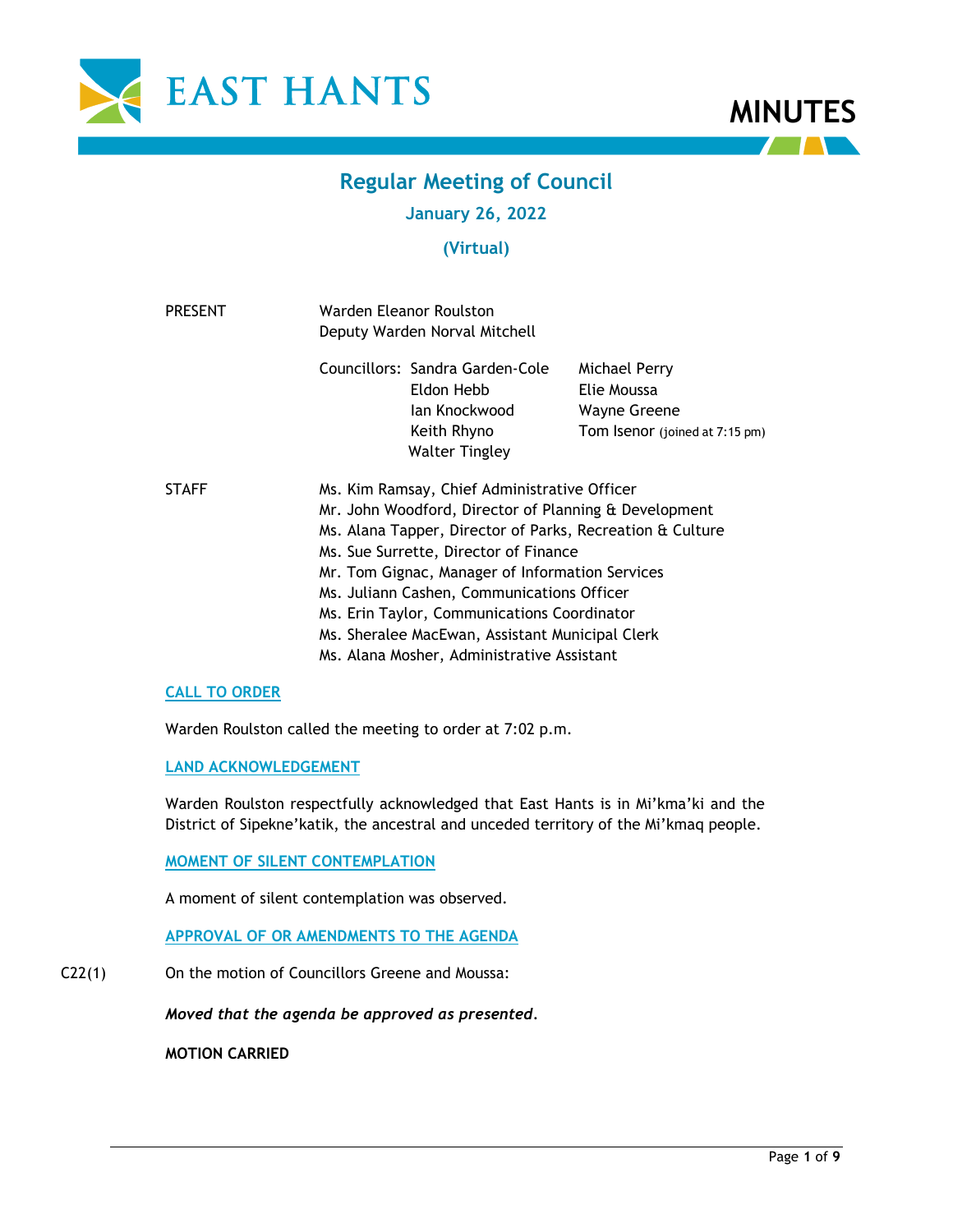# **APPROVAL & SIGNING OF THE MINUTES**

C22(2) On the motion of Deputy Warden Mitchell and Councillor Greene:

*Moved that the minutes of the December 22, 2021 Regular Meeting of Council be approved.* 

#### **MOTION CARRIED**

#### **CORRESPONDENCE FOR INFORMATION**

A complete copy of "Correspondence for Information" is attached to and forms part of the agenda.

# **CORRESPONDENCE FOR DECISION**

A complete copy of "Correspondence for Decision" is attached to and forms part of 7:05 the agenda.

**ITEM 50 - ENFIELD EARTHKEEPERS REQUEST TO PRESENT TO COUNCIL**

C22(3) On the motion of Councillors Rhyno and Tingley:

Clarkson

*Moved that Council hear the staff report prior to hearing a presentation from the Earthkeepers.*

#### **MOTION CARRIED**

**ITEM 49 - LETTER FROM LANTZ & ELMSDALE FIRE DEPARTMENTS (& ITEM 14 – ELMSDALE & ENFIELD FIRE DEPARTMENTS) REGARDING CHANGE IN FIRE BOUNDARIES**

C22(4) On the motion of Deputy Warden Mitchell and Councillor Knockwood:

Clarkson

*Moved that Council approve the proposed change of boundaries between Elmsdale/Lantz and Elmsdale/Enfield.*

#### **MOTION CARRIED**

**ITEM 39 - LETTER FROM NS PUBLIC WORKS REGARDING OFFER TO CONVEY SYLVIA AVENUE, MILFORD**

C22(5) On the motion of Councillors Rhyno and Hebb:

*Moved* (later defeated) *that this consideration to be dealt with at the next Parks, Recreation & Culture Committee.*

#### **MOTION DEFEATED**

Ten (10) voting against. One (1) voting in favour. Councillor Rhyno voting yay.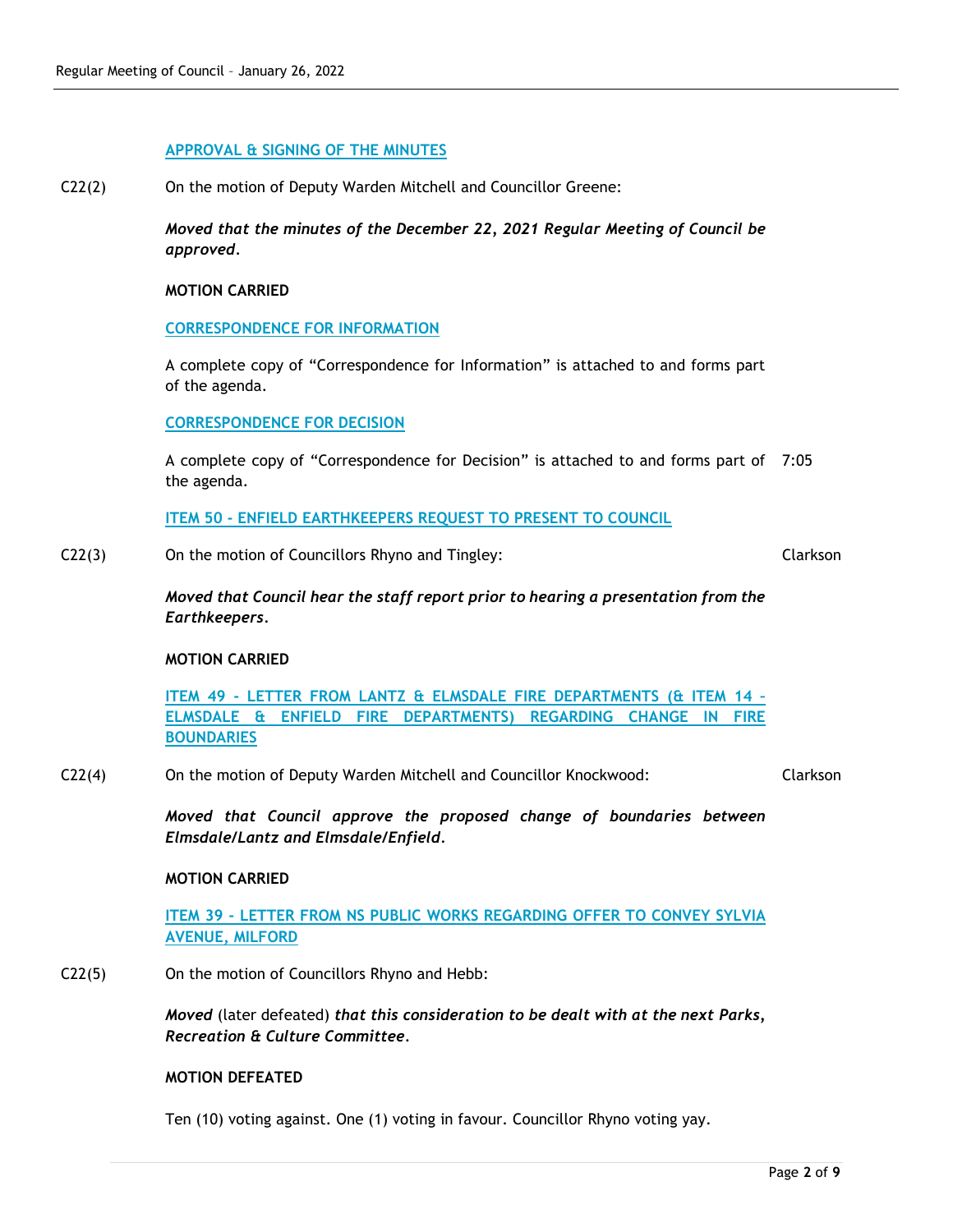Discussion was held and questions addressed by staff.

C22(6) On the motion of Councillors Hebb and Greene:

Clarkson

*Moved that Council authorize staff to purchase the property* (at Sylvia Avenue, Milford)*.*

# **MOTION CARRIED**

Ten (10) voting in favour. One (1) voting against. Councillor Rhyno voting nay.

Councillor Isenor joined the meeting in progress.

**ITEM 38 - REQUEST FROM ROBIN WILBER SEEKING A LETTER OF SUPPORT FOR NORTHERN PULP**

C22(7) On the motion of Councillors Greene and Rhyno:

*Moved that Council receive the letter and put it on file* (Re: Request from Robin Wilber seeking a letter of support for Northern Pulp).

Ten (10) voting in favour. One (1) voting against. Councillor Knockwood voting nay.

**ITEM 33 - REQUEST FROM THE TRUSTEES OF THE SOUTH RAWDON HALL TO TURN THE FACILITY OVER TO THE MUNICIPALITY**

Deputy Warden Mitchell assumed the Chair.

Discussion was held.

# C22(8) On the motion of Warden Roulston and Councillor Tingley:

Clarkson

*Moved to have the request* (from the trustees of the South Rawdon Hall to turn the facility over to the Municipality) *sent to the next Parks, Recreation & Culture Committee meeting (February or March), and to authorize staff to start consultation, and use District 11 District Recreation funds to provide fuel and power to the Hall in the interim.*

# **MOTION CARRIED**

Warden resumed Chair.

**ITEM 14 - REQUEST TO CHANGE THE ENFIELD - ELMSDALE FIRE DISTRICT BOUNDARY**

Dealt with earlier during discussion of Item 49.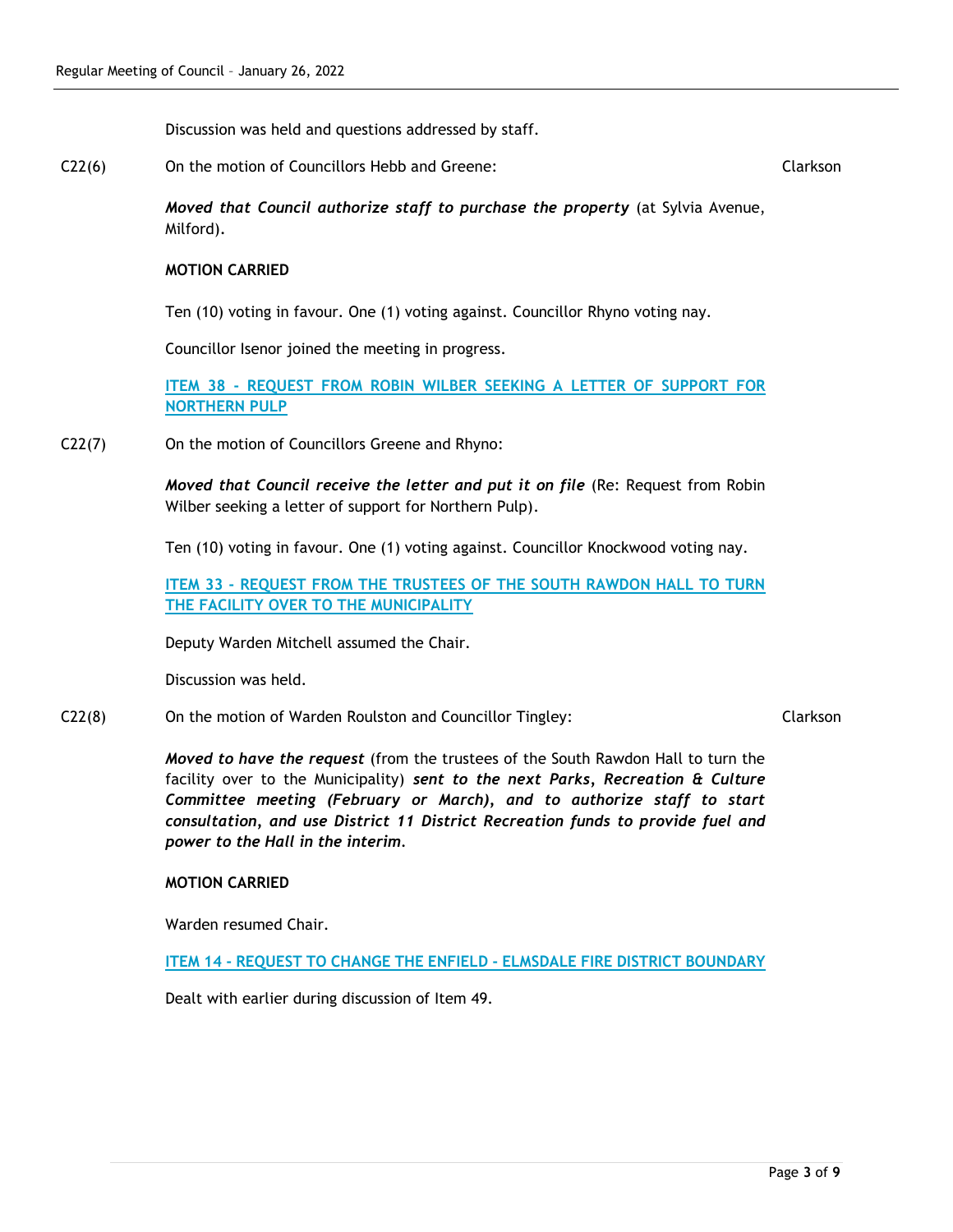# **2022-2023 BUDGET PRESENTATION, BUSINESS PLANS & TAX ANALYSIS**

The Director of Finance started the report titled "Budget and Tax Analysis 2022/2023" and ended on Page 49 at the January 18<sup>th</sup> Executive Committee meeting. She will continue the presentation at the upcoming Budget meeting scheduled for February 3rd, 2022. No motions resulted.

Councillor Perry, as Chairperson of the Corporate & Residential Services Committee, 7:30 presented the report on the Corporate & Residential Services Committee from the meeting held on January 18, 2022. The minutes from that meeting were made

#### **2022 POLLING DISTRICT REVIEW REPORT #1**

**CORPORATE & RESIDENTIAL SERVICES COMMITTEE**

C22(9) On the motion of Councillors Perry and Greene:

*Moved that Council direct staff to bring a further report back to Council (Re: Mayor vs. Warden).*

#### **MOTION CARRIED**

C22(10) On the motion of Councillors Perry and Moussa:

*Moved that Council authorize staff to write a letter to the Government seeking an extension, up to one year, due to Covid restrictions hoping we can have public consultation in person (Re: 2022 Polling District Review)*

#### **MOTION CARRIED**

C22(11) On the motion of Councillors Perry and Moussa:

*Moved that Council authorize staff to conduct the 2022 Polling District Review using the process outlined in the staff report "2022 Polling District Review Report #1" attached to the Executive Committee Agenda dated January 18th, 2022.*

#### **MOTION CARRIED**

C22(12) On the motion of Councillors Perry and Moussa:

*Moved the adoption of the report.*

**MOTION CARRIED**

**COMMITTEE REPORTS:**

of that meeting:

Woodford

Woodford

Woodford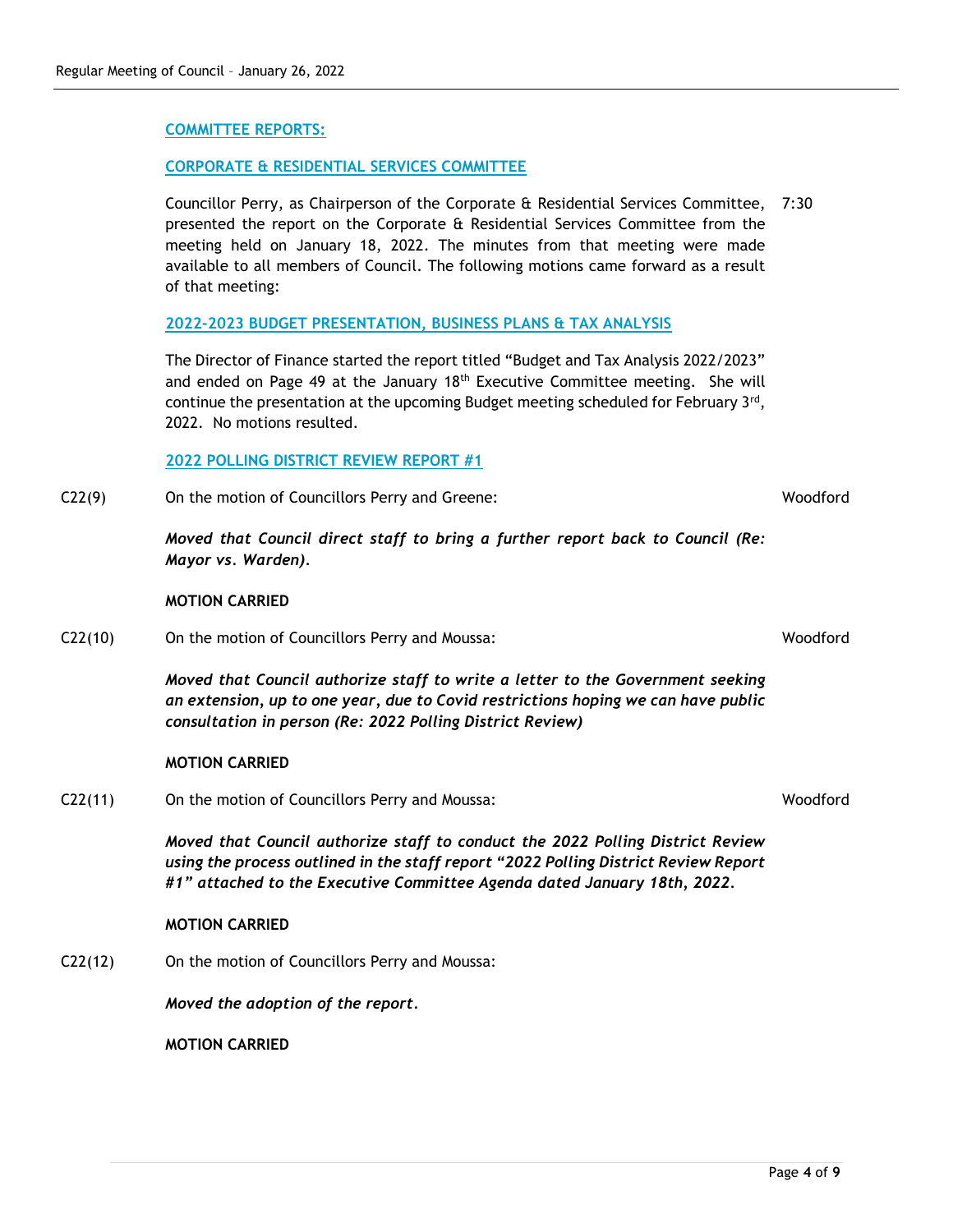# **INFASTRUCTURE & OPERATIONS COMMITTEE**

Councillor Moussa, as Chairperson of the Infrastructure & Operations Committee, presented the report on the Infrastructure & Operations Committee from the meeting held on January 18, 2022. The minutes from that meeting were made available to all members of Council. The following motions came forward as a result of that meeting:

**SHUBENACADIE WASTEWATER TREATMENT PLANT CONSTRUCTION BUDGET**

C22(13) On the motion of Councillors Moussa and Knockwood:

*Moved that Council increase the total budget for project 10-022 "Wastewater Treatment Plant Replacement – Shubenacadie" to \$7,705,000, with the additional \$2,205,000 to be funded through reserves.*

# **MOTION CARRIED**

# **2022 INFRASTRUCTURE CAPITAL FUNDING PRIORITIES**

C22(14) On the motion of Councillor Moussa and Deputy Warden Mitchell:

Hulsman

Hulsman

Hulsman

*Moved that Council prioritize capital project 20-038, the Enfield Water Treatment Plant Capacity Upgrade, and are in support of a funding application.*

#### **MOTION CARRIED**

# **RECYCLING PROCESSING CONTRACT**

C22(15) On the motion of Councillors Moussa and Hebb:

*Moved that Council approve a single source procurement with the Municipality of Colchester for the recycling processing of East Hants materials for a period of 2 years at the rates proposed.*

# **MOTION CARRIED**

C22(16) On the motion of Councillor Moussa and Deputy Warden Mitchell:

*Moved the adoption of the report.*

**MOTION CARRIED**

# **PLANNING ADVISORY COMMITTEE**

Councillor Greene, as Chairperson of the Planning Advisory Committee, presented the 7:35report on the Planning Advisory Committee from the meeting held on January 18, 2022. The minutes from that meeting were made available to all members of Council. The following motions came forward as a result of that meeting: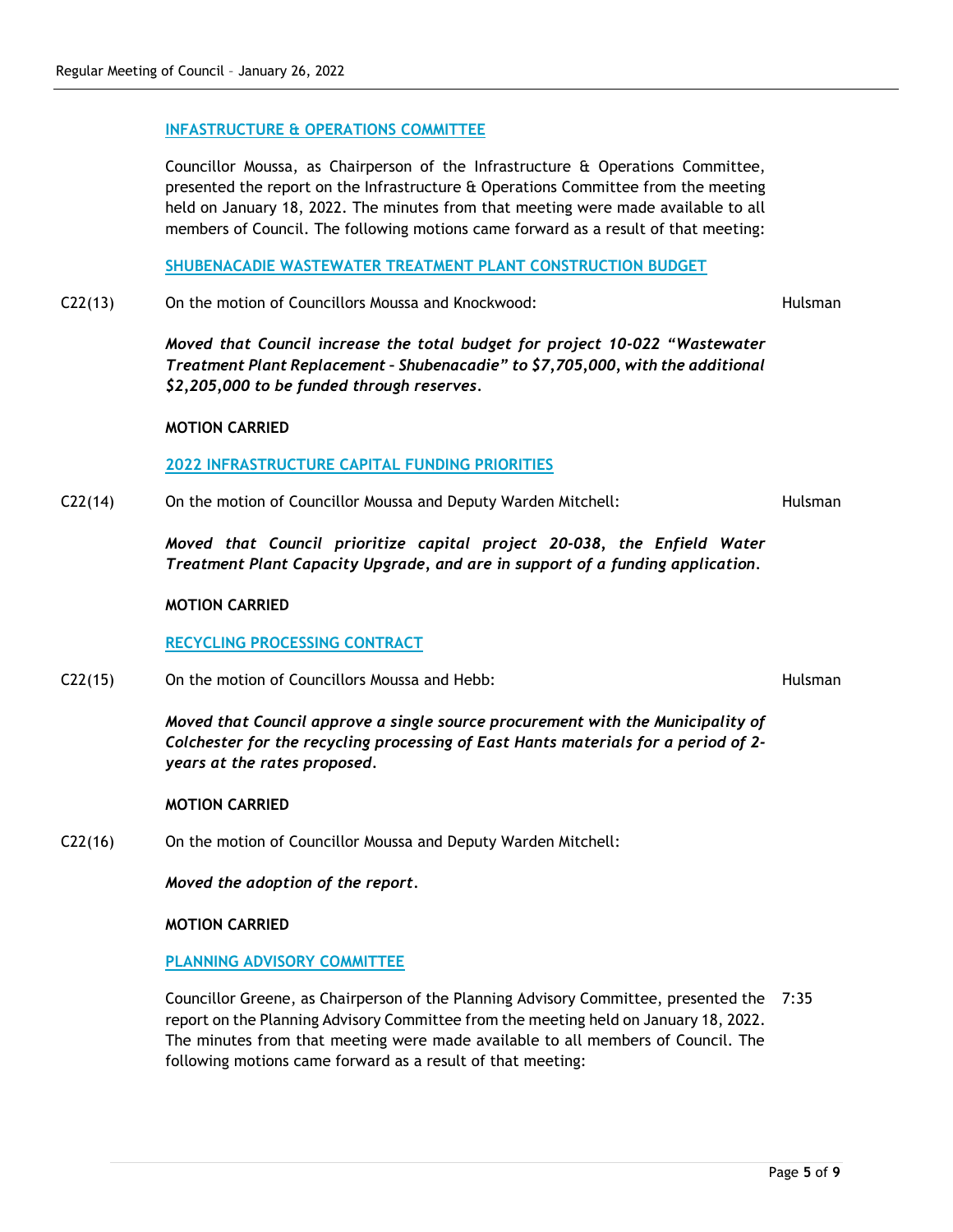# **PORTREE JACC – REZONING AND REDESIGNATION MOUNT UNIACKE - FIRST READING**

C22(17) On the motion of Councillors Greene and Moussa:

*Moved that Council give First Reading to amendments to the MPS & LUB that would change a portion of PID 45141496 from Rural Use (RU) to Established Residential Neighbourhood (ER) designation and from Rural Use (RU) to Established Residential Neighbourhood (R1) zone for the purpose of authorizing a public hearing; and authorize staff to schedule a public hearing.*

# **MOTION CARRIED**

# **ROAD GAP PROJECT**

C22(18) On the motion of Councillors Greene and Hebb:

*Moved that Council direct staff to bring another report back to Committee regarding further funding alternatives for Scenario 2 and more detail on the (Road Gap) project.*

# **MOTION CARRIED**

**PROTECTIVE FENCING FOR CONSTRUCTION SITES - BYLAW P-900-1, AN AMENDMENT TO BYLAW P-900, BUILDING BYLAW**

C22(19) On the motion of Councillors Greene and Moussa:

*Moved that Council direct staff to bring a report back to Committee with further actions and information to consider for immediate response for emergency situations (Re: Protective Fencing for Construction Sites).*

# **MOTION CARRIED**

C22(20) On the motion of Councillors Greene and Perry:

*Moved that Council direct staff to write a report on the construction site at 428 Highway 2, Enfield, including photos and bring it to Council next week* (later in this meeting) *to determine if action should be taken.*

# **MOTION CARRIED**

# **PLAN UPDATE - FLOODLANDS BACKGROUND PAPER**

C22(21) On the motion of Councillors Greene and Moussa:

*Moved that Council authorize staff to prepare land use policies and regulations for floodlands, based on the direction in staff's report dated January 5, 2022, and also taking into account existing structures and those not considered permanent.*

**Woodford** 

Woodford

Woodford

Page **6** of **9**

Woodford

Woodford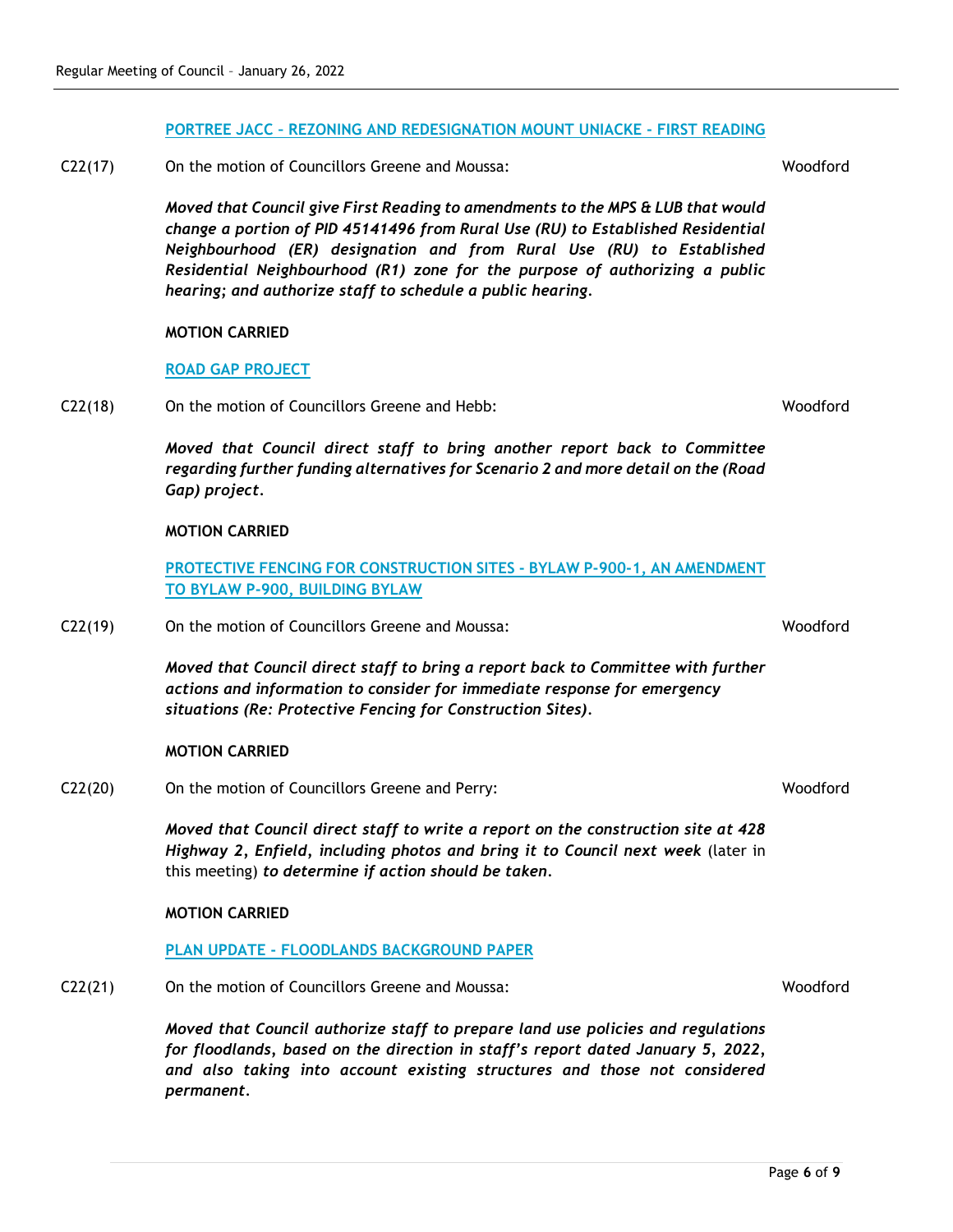# **MOTION CARRIED**

C22(22) On the motion of Councillors Greene and Hebb:

*Moved the adoption of the report.*

#### **MOTION CARRIED**

**FIRST READING - BYLAW P-900-1, AN AMENDMENT TO BYLAW P-900, BUILDING BYLAW**

C22(23) On the motion of Councillors Greene and Moussa:

Woodford

*Moved that Council gives first reading to Bylaw P-900-1, an amendment to Bylaw P-900, Building Bylaw to regulate protective construction fencing.* 

#### **MOTION CARRIED**

#### **WARDEN'S REPORT**

Deputy Warden Mitchell assumed the Chair.

The Warden provided a verbal report on her recent activities.

Warden Roulston resumed the Chair.

#### **BUSINESS FROM COUNCILLORS**

Councillors provided verbal reports on their recent activities.

#### **SOUTH UNIACKE ROAD BRIDGE CONDITION**

C22(24) On the motion of Councillors Perry and Moussa:

*Move that Council direct staff monitor the South Uniacke Road bridge and that any deterioration concerns that are received gets reported to Nova Scotia Department of Public Works so it stays on their radar.*

#### **MOTION CARRIED**

**SNOW CLEARING STANDARDS – EAST UNIACKE ROAD**

C22(25) On the motion of Councillors Moussa and Perry:

*Move that Council direct staff to contact Nova Scotia Department of Public Works to request that they clear the East Uniacke Road earlier than their current schedule because it is a well-travelled road and there is a lot of residents that will not wait and will travel on it.*

**MOTION CARRIED**

Hulsman

Hulsman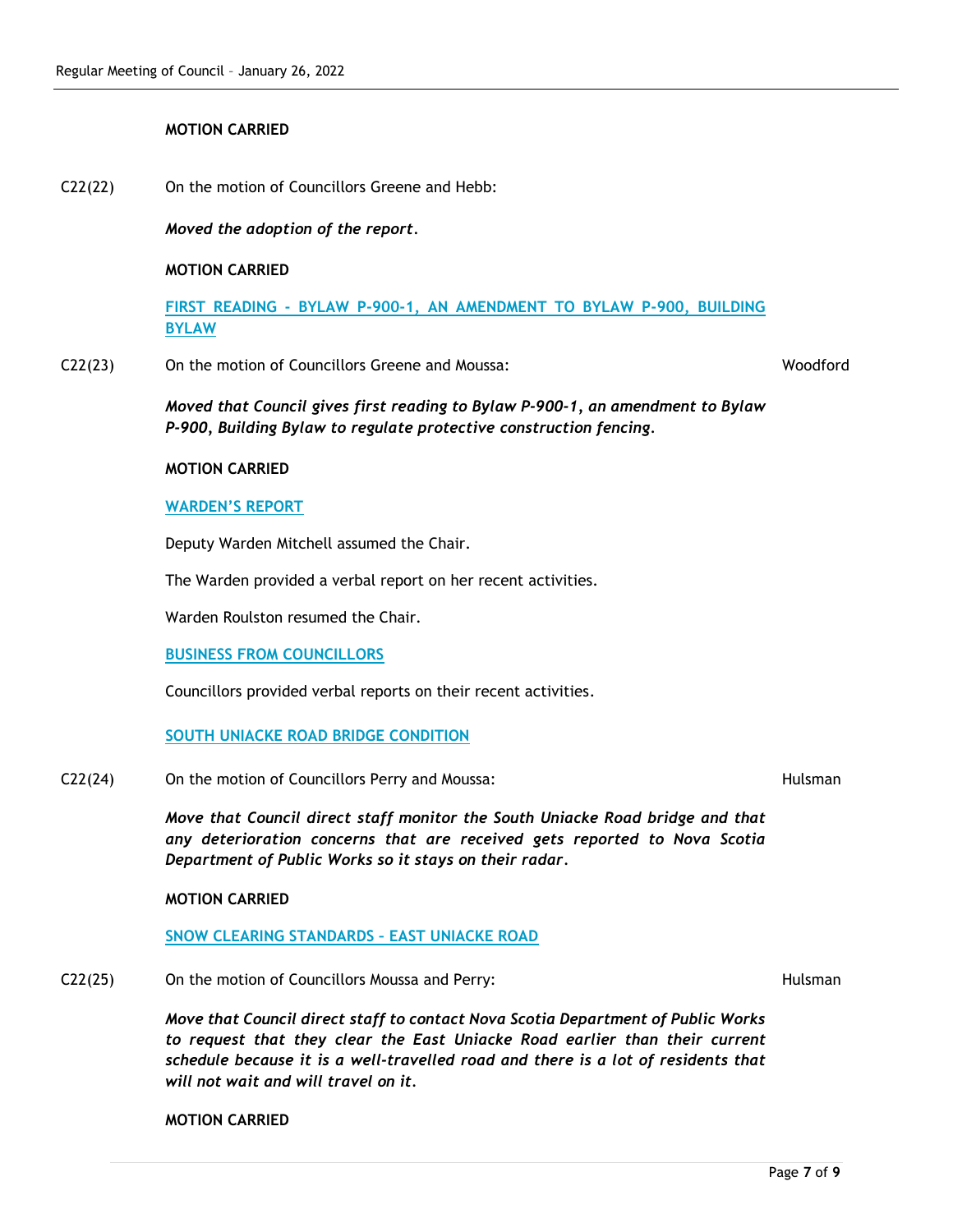#### **WINTER MAINTENANCE – MUNICIPAL PATHS**

*owned paved paths as part of the Winter Maintenance Budget.* 

C22(26) On the motion of Councillors Tingley and Perry: *Move that Council direct staff to bring a report back to Committee for budget deliberation on the options and related costs to maintaining the Municipality*  8:08 **Tapper** Hulsman

# **MOTION CARRIED**

# **IN CAMERA – LAND ISSUE**

C22(27) On the motion of Councillors Perry and Knockwood:

*Moved that Council move to an In-Camera Session regarding various land, legal and contractual matters at 8:09 p.m.*

#### **MOTION CARRIED**

The Council returned to open meeting at 9:28 p.m.

The Warden reported that Council met in camera to discuss a number of issues and staff was given direction. The following motions are coming forward as a result:

#### **SHUBENACADIE HALL & GROUNDS**

C22(28) On the motion of Councillors Greene and Hebb:

*Moved that Council authorize the CAO to enter into a purchase and sale agreement with the Shubenacadie Hall and Grounds society to acquire the property at 2848 and 2850 Highway 2, Shubenacadie, Nova Scotia, PID 45096237 for the purpose of park and playground development and with the intent to subdivide and declare the hall and the land associated with the hall surplus to Council needs once acquired.*

*And, that once ownership has been transferred, Council enters into a short-term lease with Lighthouse Ministry and a long-term lease with Lions Club for the current buildings being used on the property.*

# **MOTION CARRIED**

#### **RENEWABLE ENERGY PARTNERSHIPS**

C22(29) On the motion of Councillors Perry and Greene:

*Moved that Council send a letter to the Minister of Municipal Affairs requesting enabling legislation to allow municipalities to partner with business in renewable energy projects.*

**MOTION CARRIED**

Tapper

Ramsay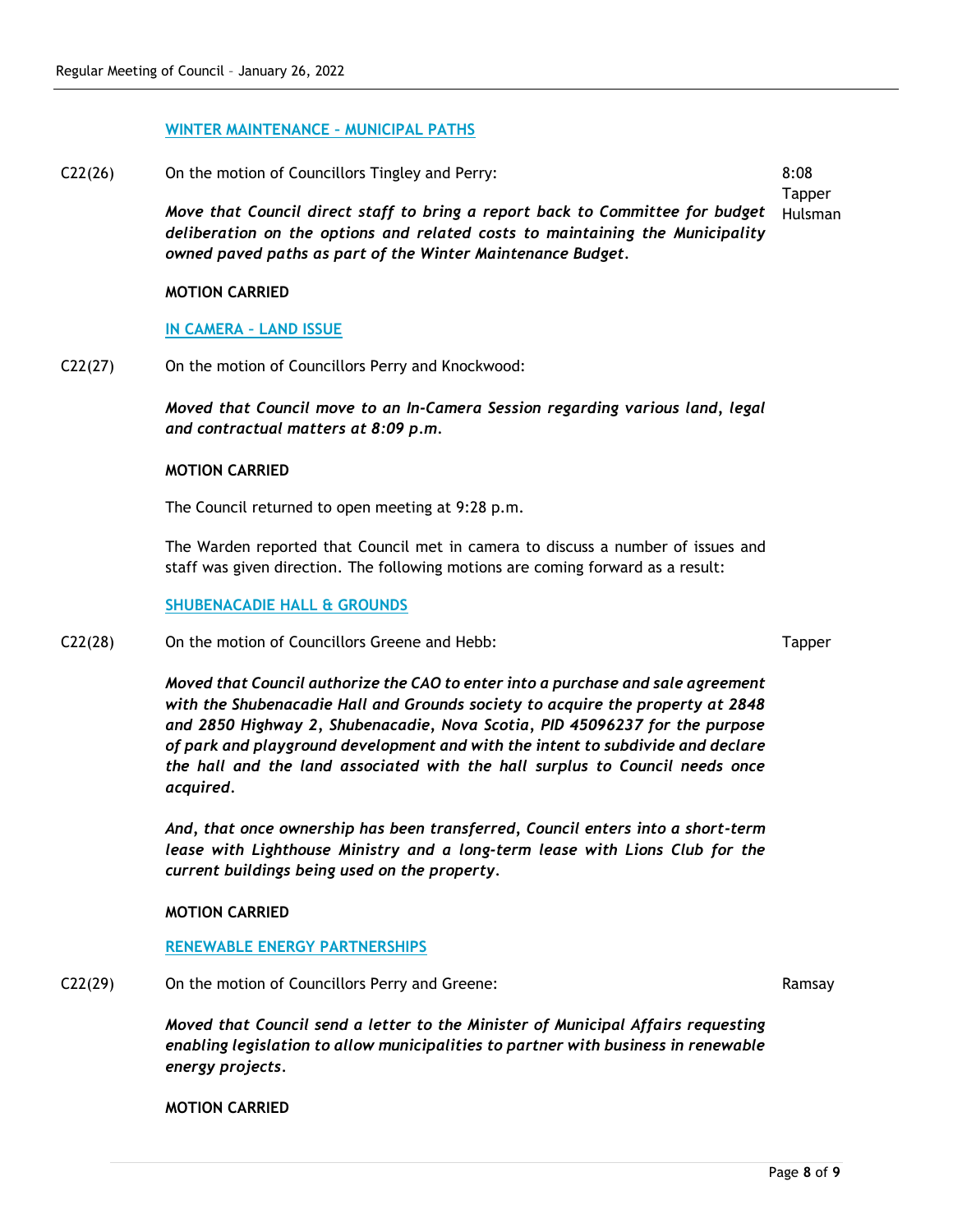#### **SETTING DATE & TIME OF NEXT REGULAR MEETING OF COUNCIL**

C22(30) On the motion of Councillor Greene and Deputy Warden Mitchell:

*Moved that the Regular Meeting of Council (Policy) be held on February 15th, 2022 and the Regular Meeting of Council February 23rd, 2022.*

# **MOTION CARRIED**

# **ADJOURNMENT**

C22(31) On the motion of Councillor Greene and Deputy Warden Mitchell:

*Moved that Council adjourn at 9:42 p.m.*

# **MOTION CARRIED**

Kn

Approved By: Kim Ramsay, Chief Administrative Officer

Date: February 1, 2022

Eleanor Roulston

Approved By: Eleanor Roulston, Warden

Date: February 23, 2022

/AM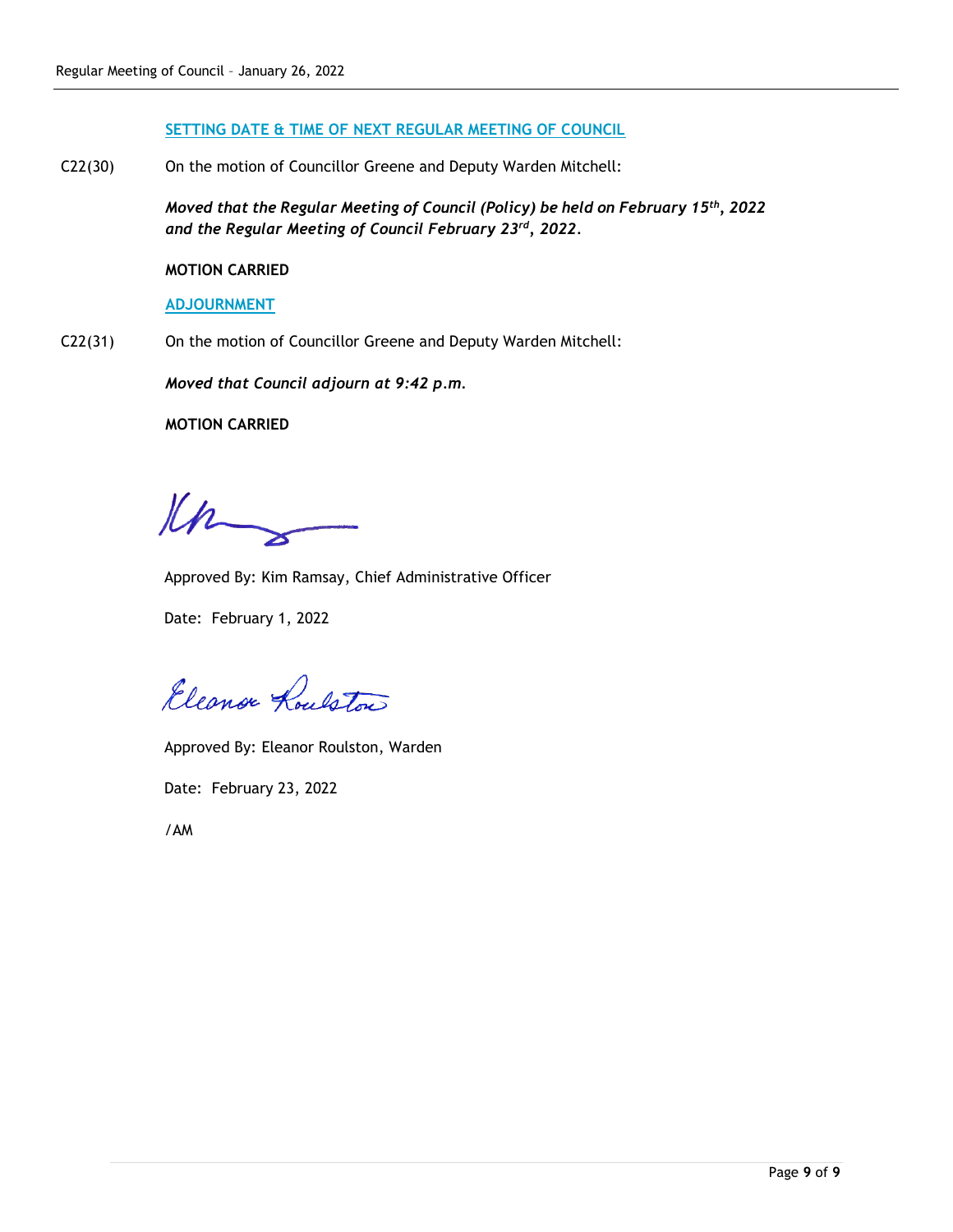



# **Regular Meeting of Council - Public Hearing**

# **January 27, 2022**

# **(Continuation of the Regular Meeting of Council held on January 26, 2022)**

# **(Virtual)**

| <b>PRESENT</b> | Warden Eleanor Roulston<br>Deputy Warden Norval Mitchell                                                                                                                                                                                                                                                                                                                                                                                                     |                                                                                                        |                                                     |  |
|----------------|--------------------------------------------------------------------------------------------------------------------------------------------------------------------------------------------------------------------------------------------------------------------------------------------------------------------------------------------------------------------------------------------------------------------------------------------------------------|--------------------------------------------------------------------------------------------------------|-----------------------------------------------------|--|
|                |                                                                                                                                                                                                                                                                                                                                                                                                                                                              | Councillors: Sandra Garden-Cole<br>Eldon Hebb<br>lan Knockwood<br>Keith Rhyno<br><b>Walter Tingley</b> | Michael Perry<br>Elie Moussa<br><b>Wayne Greene</b> |  |
| <b>STAFF</b>   | Ms. Kim Ramsay, Chief Administrative Officer<br>Mr. John Woodford, Director of Planning & Development<br>Ms. Alana Tapper, Director of Parks, Recreation & Culture<br>Ms. Sue Surrette, Director of Finance<br>Mr. Tom Gignac, Manager of Information Services<br>Ms. Juliann Cashen, Communications Officer<br>Ms. Erin Taylor, Communications Coordinator<br>Ms. Sheralee MacEwan, Assistant Municipal Clerk<br>Ms. Alana Mosher, Administrative Assistant |                                                                                                        |                                                     |  |

# **CALL TO ORDER**

Warden Roulston called the meeting to order at 6:37 p.m.

# **LAND ACKNOWLEDGEMENT**

Warden Roulston respectfully acknowledged that East Hants is in Mi'kma'ki and the District of Sipekne'katik, the ancestral and unceded territory of the Mi'kmaq people.

Councillor Isenor gave notice at the Planning Advisory Committee meeting that he would be declaring a conflict of interest during discussion of this topic.

# **PUBLIC HEARING**

6:40

The Public Hearing was live-streamed through the municipal website and YouTube.

Note: All comments/questions have been summarized and are not to be considered a verbatim transcript.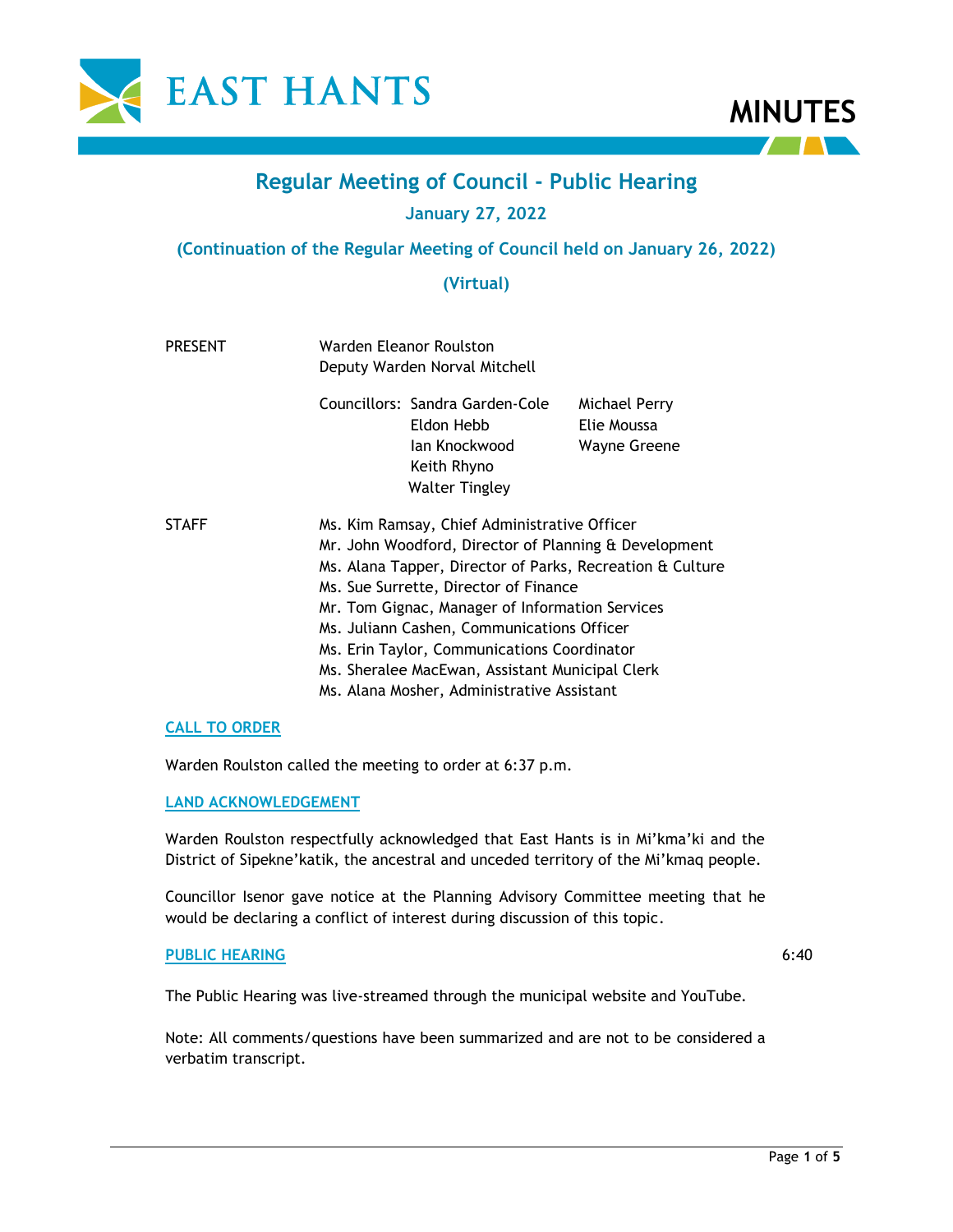Warden Roulston noted that there is one (1) item on the public hearing agenda. The purpose of the hearing is to hear input from the public prior to making a decision on the proposal.

The Warden welcomed those in attendance. She advised that anyone who wanted to comment or ask questions would be provided an opportunity to do so.

Warden Roulston noted Council's Procedural Policy. She advised that Council may approve, reject or defer its decision on the proposal to a later date. Council approval is required for the proposal to proceed.

Warden Roulston asked the Chief Administrative Officer/Municipal Clerk to outline when the public hearing advertisements were published.

The Chief Administrative Officer/Municipal Clerk noted that the public hearing notice appeared in the January  $12<sup>th</sup>$  and January  $19<sup>th</sup>$  editions of The Chronicle Herald. The notice described the proposal, gave the date and time of the public hearing, and indicated that staff reports were available to the public.

# **WM FARES ARCHITECTS - MIXED USE DEVELOPMENT IN ENFIELD**

Warden Roulston noted the public hearing item was a proposal to amend the Municipal Planning Strategy and Land Use Bylaw, and to enter into a development agreement for a mixed-use development

Warden Roulston asked the Chair of the Planning Advisory Committee to present his report.

Councillor Greene, as Chairperson of the Planning Advisory Committee noted that the Planning Advisory Committee considered the proposal on behalf of Municipal Council, reviewed staff's reports, completed their evaluation and would make a recommendation to Council during the Hearing. Councillor Greene, as Chairperson of the Planning Advisory Committee asked staff to present their final report on the proposal.

The Project Planner presented the staff report titled "WM Fares Architects Proposed Municipal Planning Strategy & LUB Mapping Amendments and Development Agreement Consideration" dated December 8, 2021. A copy of the report and related documents were attached to the agenda and available to all Council members

Warden Roulston opened the floor to comments or questions from members of Council. Staff addressed questions from Council members.

Warden Roulston asked if the owner or a representative had any comments or would like to make a presentation.

The Applicant, Cesar Saleh gave a prepared presentation on behalf of WM Fares Architects, which was attached to the agenda. Mr. Salaeh addressed questions from Council members.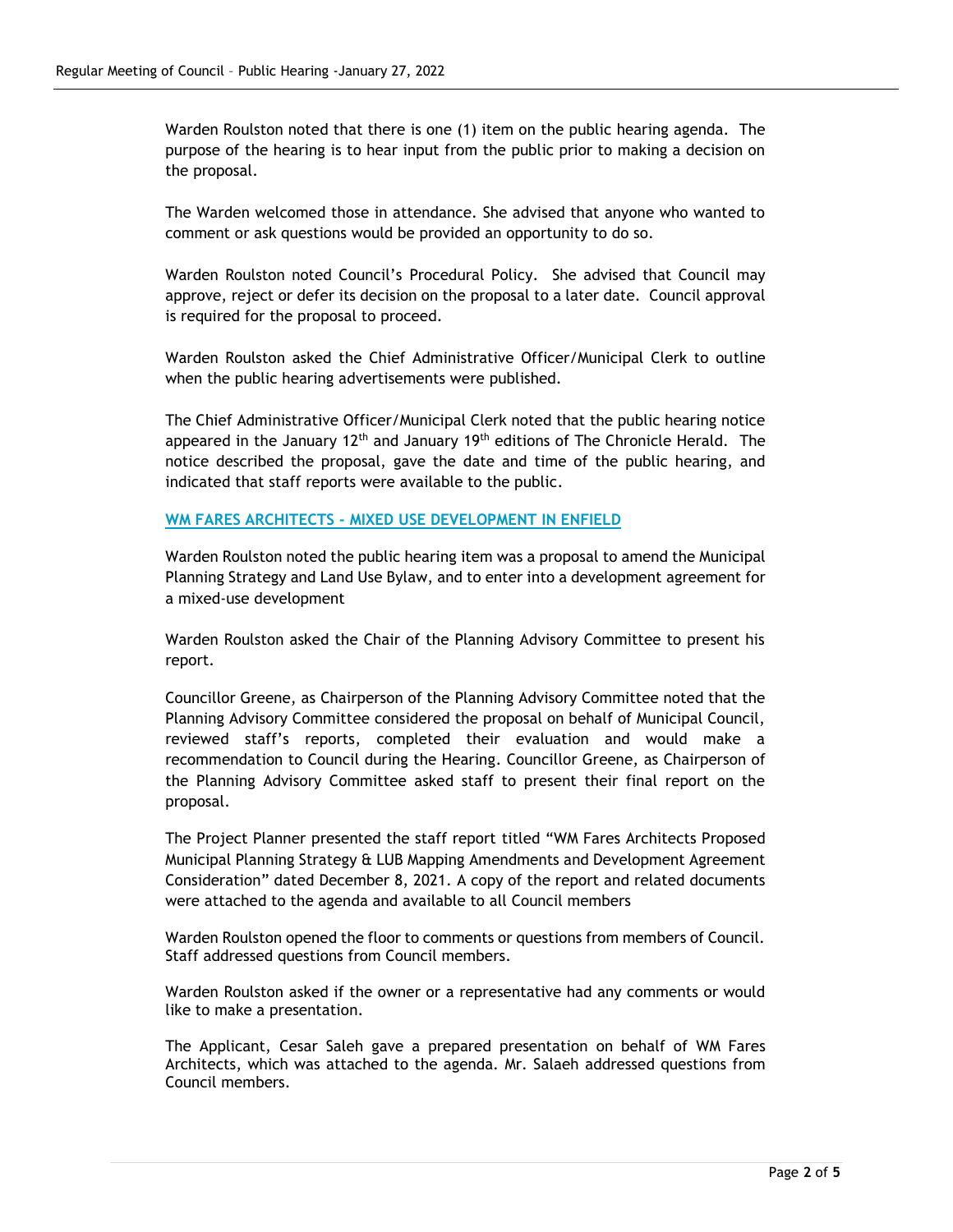Warden Roulston asked if there were comments or questions from members of the public via Zoom or live chat on YouTube.

The following members of the public asked questions and provided comments with regards to the proposal:

# **Via Zoom**

#### **NaDeanna Norris (26 Tyler Street, Enfield)**

- Traffic and lighting concerns
- Concerned about school capacity
- Council what legacy would you like to see when you are done as a Council member?

# **Leno Ribhai**

- Commented on business growth
- What impacts will other land owners have around this development

# **Travis Simmonds (36 White Road, Enfield)**

- Traffic Concerns
- Parking requirements for the development

#### **Kirby Bradley (9 Catherine Street, Enfield)**

- Concerns with the view around the development
- Tax concerns for existing residents of the area
- Subdivision and application concerns

#### **Erin Smiley (14 White Road, Enfield)**

- Original submitter of a petition (provided to Councillors)
- Noted disappointment from lack of response from Council
- Traffic and safety concerns

#### **Christina Richard & Alex Richard (45 Lacy Anne Avenue, Enfield)**

- Concerned with parking on Lacy Anne and White Road
- Disappointment from lack of response from Council
- Subdivision Bylaw concerns, had questions answered by Debbie
- Concerned about school capacity
- Wetland changes concerning
- Affordable housing what is it?
- Eyesore to the community
- Buffers in between residents

# **Kevin Ashley (24 White Road, Enfield)**

- Disappointment from lack of response from MEH
- Traffic and crosswalk concerns
- Commercial development concerns
- Tax concerns for residents, "money grab" by the municipality
- Pro-development, but only for the right development
- Staff seems to be running Council instead of vice-versa
- Not the HRM go back to thinking like small municipality
- Wondering if residents will be compensated for increase of traffic

# **Beth Oakley (16 White Road, Enfield)**

• Traffic is over capacity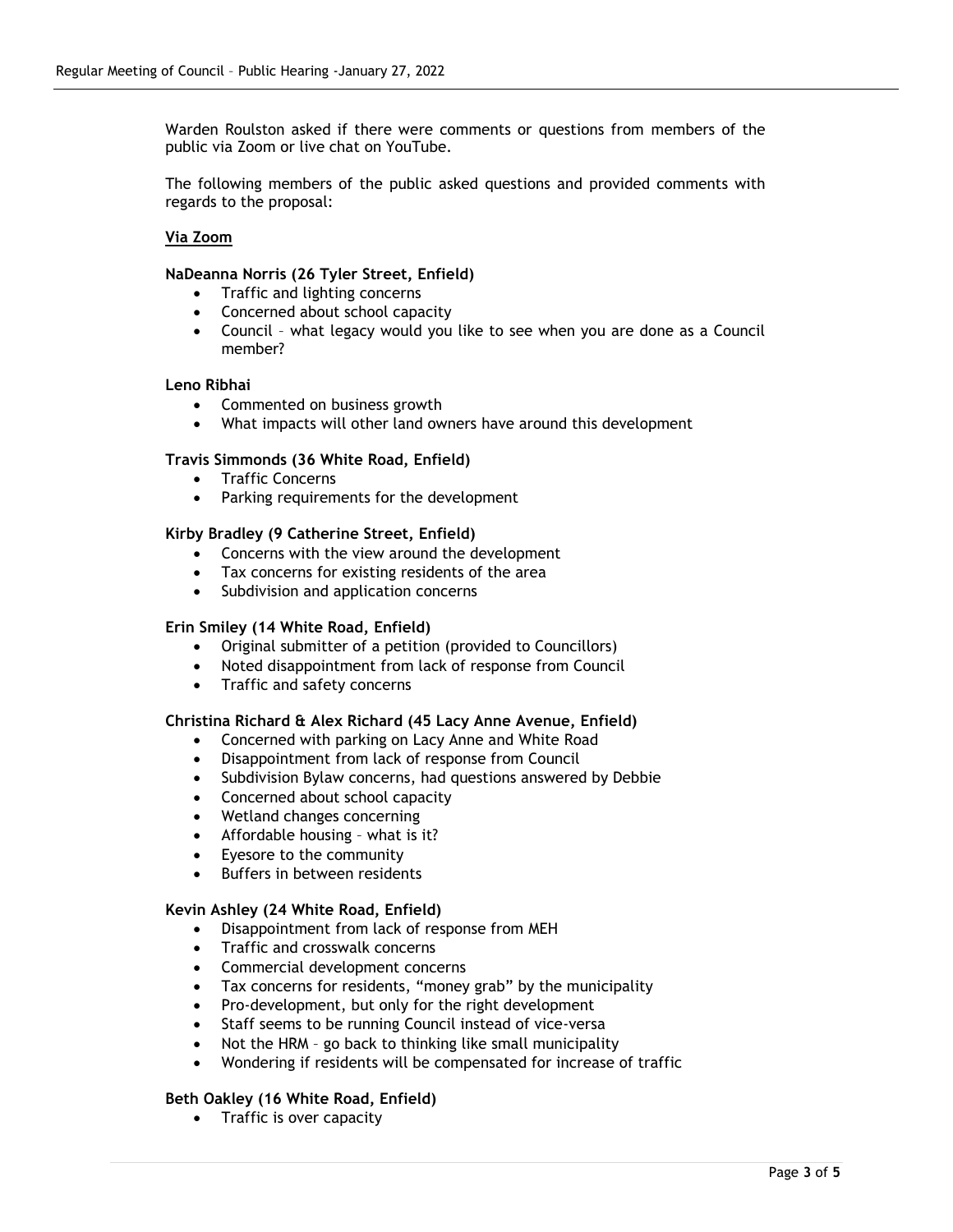• "Just because you can, doesn't mean you should"

#### **Wanda Leese (40 Lacy Anne Avenue, Enfield)**

- Discussed street light issue with MLA
- Suggested MEH and MLA should communicate

#### **Ted Sawa (17 Catherine Street, Enfield)**

- Concerned about school capacity
- Should listen to parents as they are the "subject experts"
- Wondering about the qualitative responses from the survey
- Concerned about the height requirement

#### **Alan Davidson**

- Concerned about NS Dept. of Environment Wetland report
- Noted he was not able to receive a copy from MEH

#### **Anonymous Viewer**

- Vehicle traffic concerns from highway to Lacy Anne
- Barrier for commercial vs. residents of the complex

#### **Via YouTube**

#### **Charlee Mills (13 White Road, Enfield)**

- How long are current residents expected to live next to, and be subjected to this VERY large-scale development?
- Is there a timeline?
- Noted applicant is "clearly disinterested"
- Has any consideration been given to how having huge apartment buildings looming over our backyards will impact our property values?
- peaking of traffic, what will be the impact in the area as a whole? Not just the proposed White Rd intersection, but the ripple effect to the surrounding areas and back up at lights and stop signs?
- Does anyone representing us actually live in the subdivision this is affecting?

#### **Michael Gervais (50 Lacy Anne Avenue, Enfield)**

- Disappointed in the Council in the fact that every meeting held it comes across as if they have already made up their mind
- How many underground parking stall per building?
- Noted he has yet to meet anyone in the area who is for the development.
- Noted that his comment about bias and unbiased comes from the previous meetings, it was the general feel of the meeting, not any conflict-of-interest comments made

#### **Paul Wood**

• With the supporting traffic controls, sidewalks, etc. associated with this proposal would there be any betterment fees expected for existing residents?

Warden Roulston made a last call for comments or questions via Zoom or live chat on YouTube.

The Communications Officer confirmed there were none.

Warden Roulston asked if staff had any final comments. There were none.